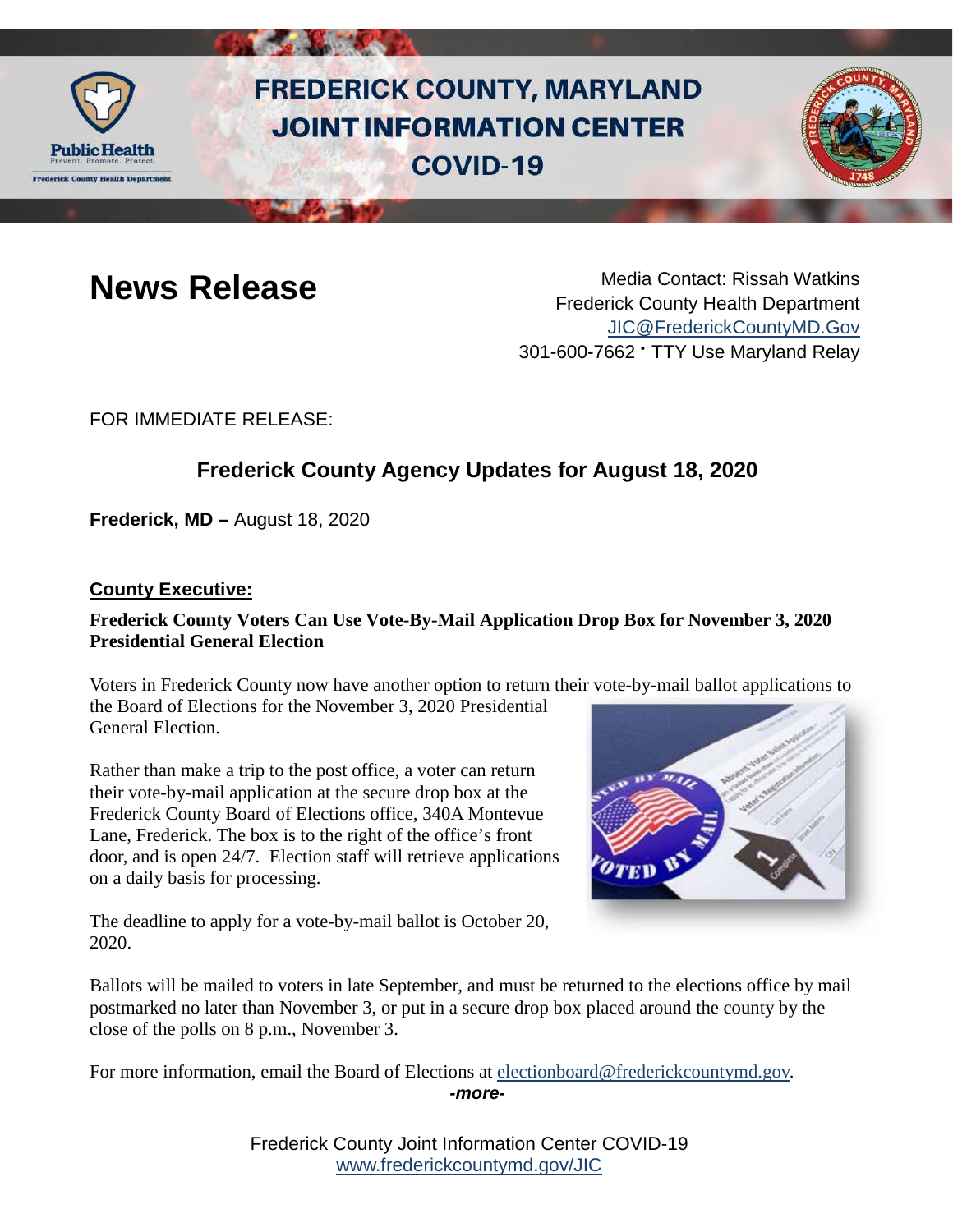

#### **Page 2/JIC**

### **Frederick County Health Department:**



Please check our dashboard for daily statistics: [http://FrederickCountyMD.gov/COVIDstats.](http://frederickcountymd.gov/COVIDstats)

#### *Frequently Asked Question*

Q: Who can be tested at a Health Department Community Testing Clinic?

A: The Health Department Coronavirus Community Testing Clinics are aimed to meet the needs of community members who do not have insurance, a regular doctor, transportation to access other testing sites or face other challenges. Our testing locations are chosen to support the immediate surrounding community. We do not require appointments or documentation for our walk-up clinics so that they are as accessible as possible. If someone has insurance, a doctor, and a car, please take advantage of the other drive-thru options in Frederick County such as CVS, Walmart, or the Frederick Health Hospital Drive-Thru Testing site off of Monocacy Blvd.

#### **City of Frederick:**

Last Thursday, the Mayor and Board of Aldermen approved a temporary expansion of mobile food unit (food truck) operations to support this industry in its recovering from the impacts of the COVID-19 pandemic. In addition to the areas of operation allowed under [Section 29-11\(b\)\(1\) of the Vendor/Peddler](https://library.municode.com/md/frederick/codes/code_of_ordinances?nodeId=PTIITHCO_CH29SAFOOTGO_ARTIIVEPE_S29-11AROP)  [Ordinance,](https://library.municode.com/md/frederick/codes/code_of_ordinances?nodeId=PTIITHCO_CH29SAFOOTGO_ARTIIVEPE_S29-11AROP) this new temporary ordinance [\(Ordinance](https://www.cityoffrederickmd.gov/DocumentCenter/View/18215/G-20-18-concerning-Temporary-Expansion-of-Mobile-Food-Unit-Operators)  [G-20-18\)](https://www.cityoffrederickmd.gov/DocumentCenter/View/18215/G-20-18-concerning-Temporary-Expansion-of-Mobile-Food-Unit-Operators) allows a mobile food unit to operate on a privately owned non-residential property with property owner permission. It also expands hours of operation to 9 AM to 9 PM daily, in which units can operate in one location for all or part of that 12-hour period.



Per the Vendor/Peddler Ordinance, a mobile food unity may not operate on more than one residential property in the same block of a street in one day. Food units cannot operate in the Frederick Town Historic District, except for Carroll Creek Linear Park. These remain in effect. Like the Pop Up Dining program, this ordinance will remain in effect until Governor Hogan removes the State of Emergency or October 31, 2020, whichever comes first. More information and a larger map image: [cityoffrederickmd.gov/CivicAlerts.aspx?AID=6297](http://cityoffrederickmd.gov/CivicAlerts.aspx?AID=6297&fbclid=IwAR0gaEE9NFZysSosoDHH6e30UmyjSCSU_wyTMSSxlDVmvJ_4VIgC6Ae5Qr4)

#### *-more-*

Frederick County Joint Information Center COVID-19 [www.frederickcountymd.gov/JIC](https://frederickcountymd.gov/JIC)